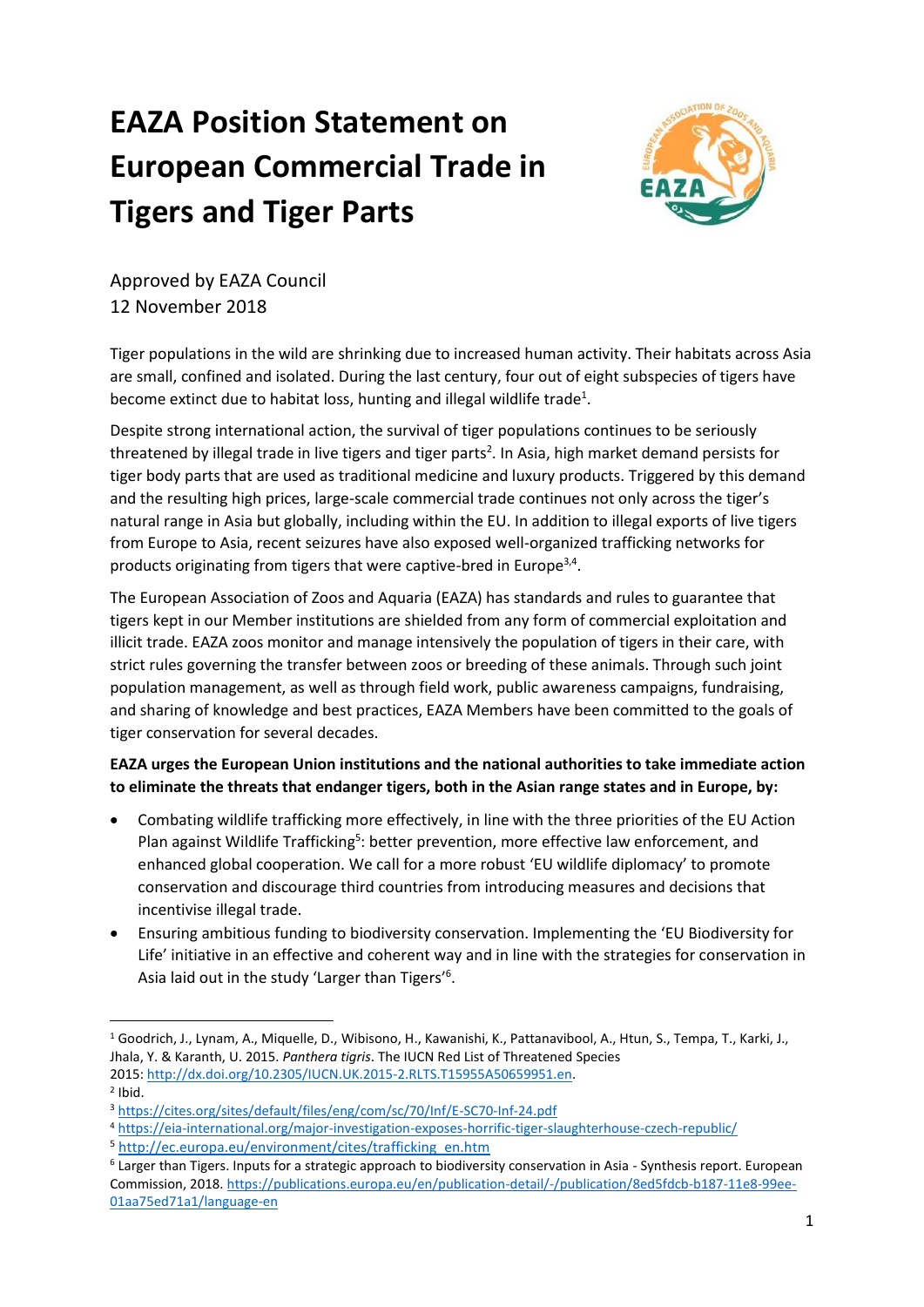• Ensuring that the *ex-situ* tiger population in human care within Europe serves non-commercial purposes such as research, education and conservation breeding, as exemplified by the EAZA Exsitu Programmes described below.

## **1. What is EAZA?**

With more than 400 Member institutions in 47 countries, of which 26 are EU Member States, the European Association of Zoos and Aquaria (EAZA) is the world's largest regional zoo and aquarium association.

Our mission as a non-profit conservation organisation is to facilitate cooperation within the European zoo and aquarium community in public education and engagement, scientific research and nature conservation. We believe that zoos and aquariums have a strong role to play in the conservation of nature and wildlife, both at our Member institutions and in the field, and believe that wild animals in human care are central to this mission.

Through our joint population management programmes, EAZA aims at conserving healthy and selfsustaining populations of animals, and at providing a future for some of the world's most vulnerable species. At the same time, we strive to be Europe's key centre of excellence for scientific knowledge about wild animal welfare and management and one of the continent's foremost environmental education networks.

As agreed by its Members, being part of EAZA requires full adherence to the EAZA [Code of Ethics](https://www.eaza.net/assets/Uploads/Standards-and-policies/EAZA-Code-of-Ethics2015.pdf) and our [various Standards,](https://www.eaza.net/about-us/eazadocuments/) for example, the Standards for the Accommodation and Care of Animals in [Zoos and Aquaria.](https://www.eaza.net/assets/Uploads/Standards-and-policies/Standards-Accommodation-Care-2014-v2.pdf) Additional relevant guidelines, statements and rules regarding species population management are contained in the [EAZA Population Management Manual.](https://www.eaza.net/assets/Uploads/Governing-documents/201702-EAZA-Population-Management-Manual-V1.07-Council-approved-20131401.pdf)

# **2. Tigers in EAZA institutions**

Keeping of tigers by EAZA Members is coordinated under the umbrella of the **Felid Taxon Advisory Group** (TAG). It is one of the 39 TAGs established for the different groups of animal species in our care. The TAGs are comprised of professionals with specialist knowledge of all aspects of management, care, and conservation of the taxon. The functioning of the TAGs is overseen by the EEP Committee, one of EAZA's Standing Committees reporting to the governing body of EAZA Council. TAGs are responsible for developing Regional Collection Plans (RCPs) that stipulate which species are recommended to be kept, why they are kept, how they should be kept, and whether they need to be managed as an EAZA Ex-situ Programme (EEP) or monitored by the TAG (Mon-T).

The **EAZA Ex-Situ Programmes (EEPs)** are set up for species which require proactive management by EAZA in order to fulfil their specified ex situ roles. Each EEP is overseen by an EEP Coordinator (from one of the EAZA Member institutions) who is supported by a Species Committee. The EEP Coordinator carries out a number of relevant population management tasks, such as creation of a studbook and analysing the demographics and genetics of the EEP population. Together with the Species Committee, the EEP Coordinator recommends future management of the species, including recommendations for breeding and transfers between participating institutions.

The TAGs provide expert advice on the management, care and welfare of species under their concern, ultimately aiming to publish these as Best Practice Guidelines. These guidelines aim to merge expert husbandry knowledge which is made widely available within and outside of the EAZA Community. Where management in the global scale is needed, Global Species Management Plans are established and hosted by one of the participating regions.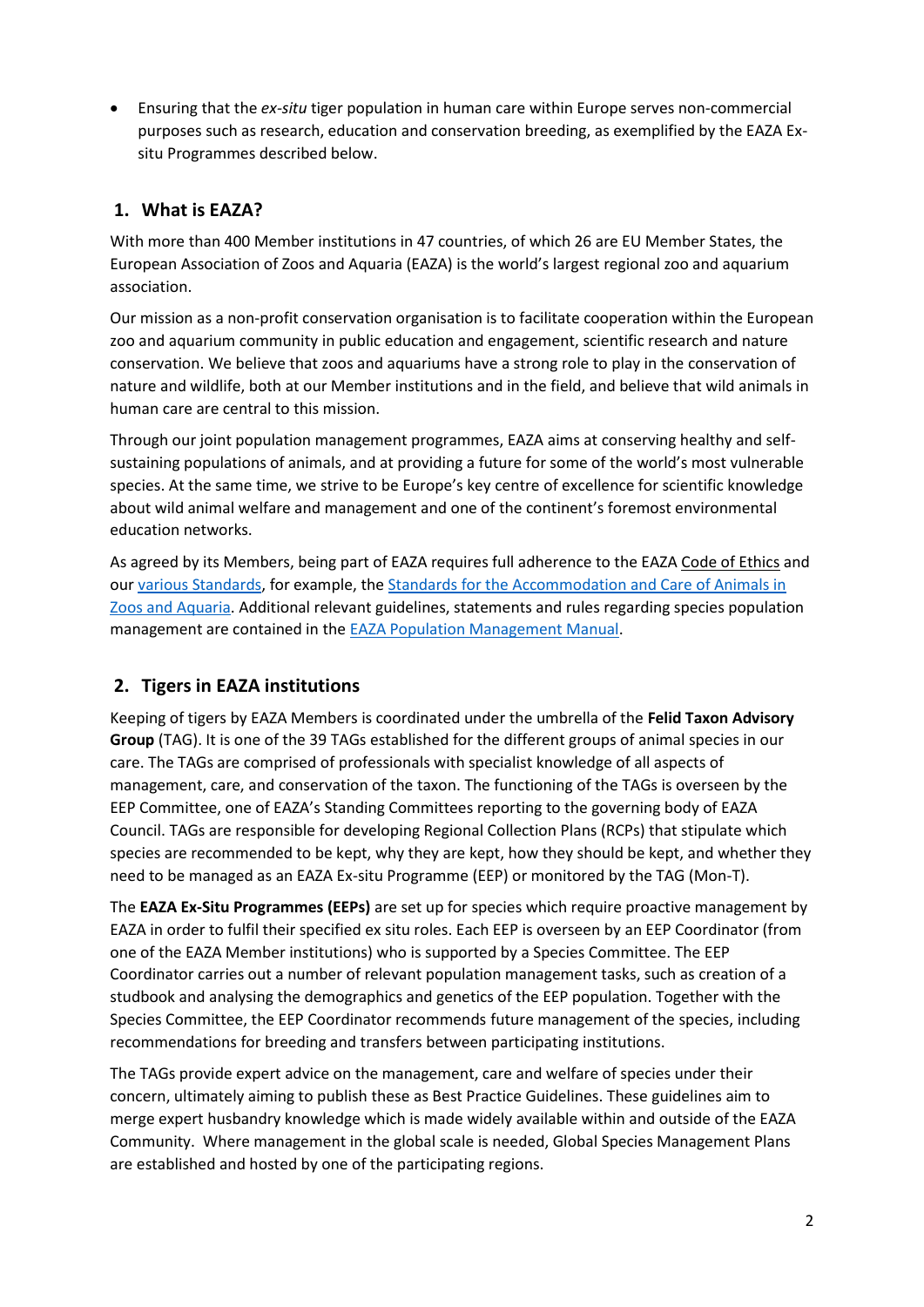The [EAZA Population Management Manual](https://www.eaza.net/assets/Uploads/Governing-documents/201702-EAZA-Population-Management-Manual-V1.07-Council-approved-20131401.pdf) stipulates that **transfers of all EEP animals are purely non-commercial**. Furthermore, each transfer of an EEP animal must receive **prior approval** of the programme coordinator.

The EEPs seek to ensure that the populations are managed in such a way as to **minimise the occurrence of "surplus" animals**, i.e. animals that are not needed in the programme. Animals considered as surplus may be placed outside the EEP in a non-EAZA Member institution, but only after approval of the Species Committee and in relevant cases the EEP Committee, and only after ensuring that they will be appropriately housed and cared for in accordance with the [EAZA Standards](https://www.eaza.net/assets/Uploads/Standards-and-policies/Standards-Accommodation-Care-2014-v2.pdf)  [for the Accommodation and Care for Animals in Zoos and Aquaria,](https://www.eaza.net/assets/Uploads/Standards-and-policies/Standards-Accommodation-Care-2014-v2.pdf) and species-specific Best Practice Guidelines.

The taxa that are present in EAZA collections but require no active management are covered by **Monitoring** programmes (Mon-T).

#### **The following population management schemes for tigers operate under the Felid TAG:**

- 1. **The Amur tiger EEP**. At time of publication, the population in the EAZA region stands at 234 animals in 93 institutions. There is a Global Species Management Plan for the species, meaning that the management of the global Amur tiger populations is coordinated between the regional Associations of EAZA, EARAZA (Eurasia), AZA (North America) and JAZA (Japan).
- 2. **The Sumatran tiger EEP**. The population in the EAZA region stands at 119 animals in 53 institutions. The Global Species Management Plan for Sumatran tigers is hosted by an EAZA Member.
- 3. The 14 **Malayan tigers** in EAZA zoos are monitored as part of the International Tiger Studbook under the World Association of Zoos and Aquariums (WAZA). The studbook is hosted by an EAZA Member.
- 4. There is an EAZA **monitor for generic/white/hybrid tigers**, i.e. tigers that are of unknown pedigree and/or of hybrid origin*.* This population consists of 144 animals in 53 EAZA member institutions.

The Regional Collection Plan of the Felid TAG recommends that EAZA zoos hold only Sumatran and Amur tigers. Breeding Malayan tigers is not recommended as the population is too small to be viable; Members are encouraged to focus on strengthening the Amur and Sumatran tiger EEPs instead. Generic tigers may be kept until the natural end of their lives but EAZA Members are strongly advised not to breed them, in line with the [EAZA Position Statement on 'Intentional Breeding for the](https://www.eaza.net/assets/Uploads/Position-statements/PositionStatementRareRecessiveAlleles.pdf)  [Expression of Rare Recessive Alleles'](https://www.eaza.net/assets/Uploads/Position-statements/PositionStatementRareRecessiveAlleles.pdf).

EAZA Members are requested to send DNA samples from **all their tigers** to the **EAZA Biobank**. The primary aim of the biobank is to support population management and conservation research of all the species under the care of EAZA Members. The samples also aid the identification of individual animals. EAZA can use data from the Biobank to support authorities wishing to confirm that animals, or derived body parts, intercepted from illegal activities did not originate from a professionally managed programme. EAZA is currently working with Czech authorities and the **tiger identification scheme (TigrisID)** on just such a project.